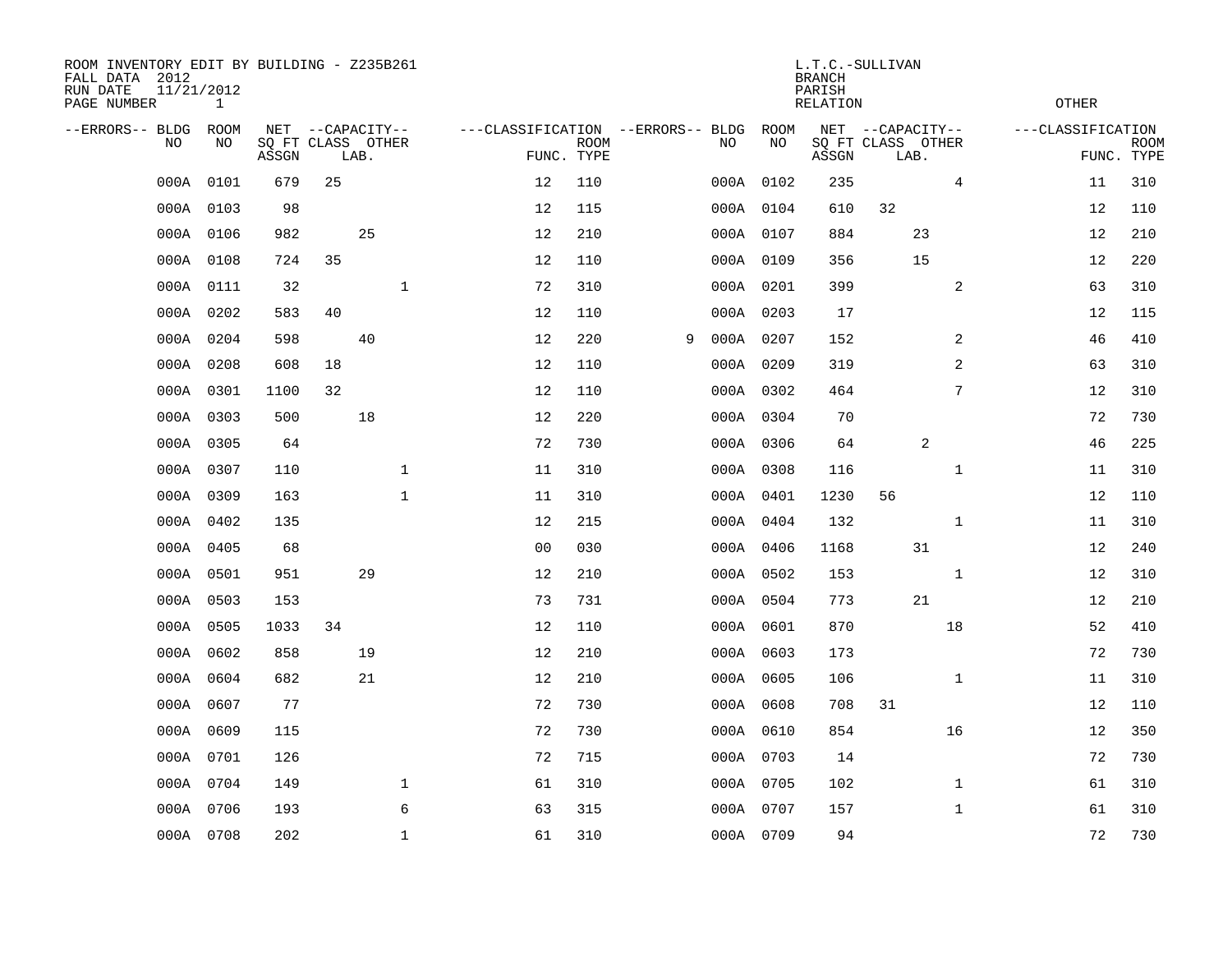| ROOM INVENTORY EDIT BY BUILDING - Z235B261<br>FALL DATA 2012<br>RUN DATE<br>11/21/2012<br>PAGE NUMBER | 2          |       |                           |                   |             |                                                         |            | <b>BRANCH</b><br>PARISH<br><b>RELATION</b>              | L.T.C.-SULLIVAN                                                                                                 | <b>OTHER</b>                          |                           |
|-------------------------------------------------------------------------------------------------------|------------|-------|---------------------------|-------------------|-------------|---------------------------------------------------------|------------|---------------------------------------------------------|-----------------------------------------------------------------------------------------------------------------|---------------------------------------|---------------------------|
| --ERRORS-- BLDG ROOM                                                                                  |            |       | NET --CAPACITY--          |                   |             | ---CLASSIFICATION --ERRORS-- BLDG ROOM NET --CAPACITY-- |            |                                                         |                                                                                                                 | ---CLASSIFICATION                     |                           |
| NO                                                                                                    | NO         | ASSGN | SO FT CLASS OTHER<br>LAB. | FUNC. TYPE        | <b>ROOM</b> | NO .                                                    | NO         | ASSGN                                                   | SQ FT CLASS OTHER<br>LAB.                                                                                       |                                       | <b>ROOM</b><br>FUNC. TYPE |
|                                                                                                       | 000A 0710  | 76    | 2                         | 72                | 730         |                                                         | 000A 0711  | 253                                                     |                                                                                                                 | 63                                    | 315                       |
|                                                                                                       | 000A 0712  | 26    | $\mathbf{1}$              | 0 <sub>0</sub>    | 030         |                                                         | 000A 0714  | 192                                                     | $\mathbf{1}$                                                                                                    | 00                                    | 030                       |
|                                                                                                       | 000A 0715  | 250   |                           | 91                | 660         |                                                         | 000A 0802  | 660                                                     | 3                                                                                                               | 51                                    | 310                       |
|                                                                                                       | 000A 0802A | 48    | $\mathbf{1}$              | 51                | 310         |                                                         | 000A 0802B | 48                                                      | $\mathbf{1}$                                                                                                    | 51                                    | 310                       |
|                                                                                                       | 000A 0804  | 2260  | 130                       | 52                | 650         |                                                         | 000A 0805  | 395                                                     |                                                                                                                 | 0 <sub>0</sub>                        | 010                       |
|                                                                                                       | 000A 0806  | 307   |                           | 0 <sub>0</sub>    | 030         |                                                         | 000A 0807  | 117                                                     |                                                                                                                 | 00                                    | 030                       |
|                                                                                                       | 000A 0808  | 147   | 30                        | 45                | 650         |                                                         | 000A 0809  | 125                                                     | 2                                                                                                               | 0 <sub>0</sub>                        | 030                       |
|                                                                                                       | 000A 0810  | 60    | 3                         | 0 <sub>0</sub>    | 030         |                                                         | 000A 0811  | 278                                                     |                                                                                                                 | 00                                    | 030                       |
|                                                                                                       | 000A 0812  | 278   | 6                         | 0 <sub>0</sub>    | 030         |                                                         | 000A 2000  | 800                                                     | 25                                                                                                              | 62                                    | 755                       |
|                                                                                                       | 000A 2001  | 1230  | 4                         | 63                | 314         |                                                         | 000A 2002  | 800                                                     | $\overline{4}$                                                                                                  | 62                                    | 314                       |
|                                                                                                       | 000A 2003  | 560   | $\overline{4}$            | 62                | 314         |                                                         | 000A 2004  | 280<br>TOTAL NUMBER CLASSROOMS<br>TOTAL NUMBER LABS 210 | 8<br>TOTAL NET ASSIGN SQ. FT. IN ROOM FILE<br>TOTAL NUMBER COMPUTER CLASSROOMS<br>TOTAL NUMBER SPECIAL LABS 220 | 62<br>28,547<br>9<br>6<br>3           | 350                       |
|                                                                                                       | 000C 2101  | 1023  | 15                        | $12 \overline{ }$ | 220         |                                                         | 000C 2102  | 154                                                     | $\mathbf{1}$                                                                                                    | 77                                    | 310                       |
|                                                                                                       | 000C 2103  | 538   |                           | 77                | 355         |                                                         | 000C 2104  | 567                                                     | 14                                                                                                              | 12                                    | 220                       |
|                                                                                                       | 000C 2105  | 51    | $\mathbf 1$               | 11                | 310         |                                                         | 000C 2106  | 54                                                      | $\mathbf{1}$                                                                                                    | 00                                    | 010                       |
|                                                                                                       | 000C 2107  | 54    | $\mathbf{1}$              | 00                | 010         |                                                         | 000C 2108  | 14                                                      | $\mathbf{1}$                                                                                                    | 0 <sub>0</sub>                        | 010                       |
|                                                                                                       | 000C 2109  | 64    | $\mathbf{1}$              | 0 <sub>0</sub>    | 030         |                                                         |            | TOTAL NUMBER CLASSROOMS<br>TOTAL NUMBER LABS 210        | TOTAL NET ASSIGN SQ. FT. IN ROOM FILE<br>TOTAL NUMBER COMPUTER CLASSROOMS<br>TOTAL NUMBER SPECIAL LABS 220      | 2,333<br>2                            |                           |
|                                                                                                       | 000D 1800  | 2780  | 15                        | 12                | 210         |                                                         | 000D 1801  | 140                                                     | 15                                                                                                              | 12                                    | 110                       |
|                                                                                                       | 000D 1802  | 80    | 15                        | 12                | 215         |                                                         |            | TOTAL NUMBER CLASSROOMS<br>TOTAL NUMBER LABS 210        | TOTAL NET ASSIGN SQ. FT. IN ROOM FILE<br>TOTAL NUMBER COMPUTER CLASSROOMS<br>TOTAL NUMBER SPECIAL LABS 220      | 3,000<br>$\mathbf{1}$<br>$\mathbf{1}$ |                           |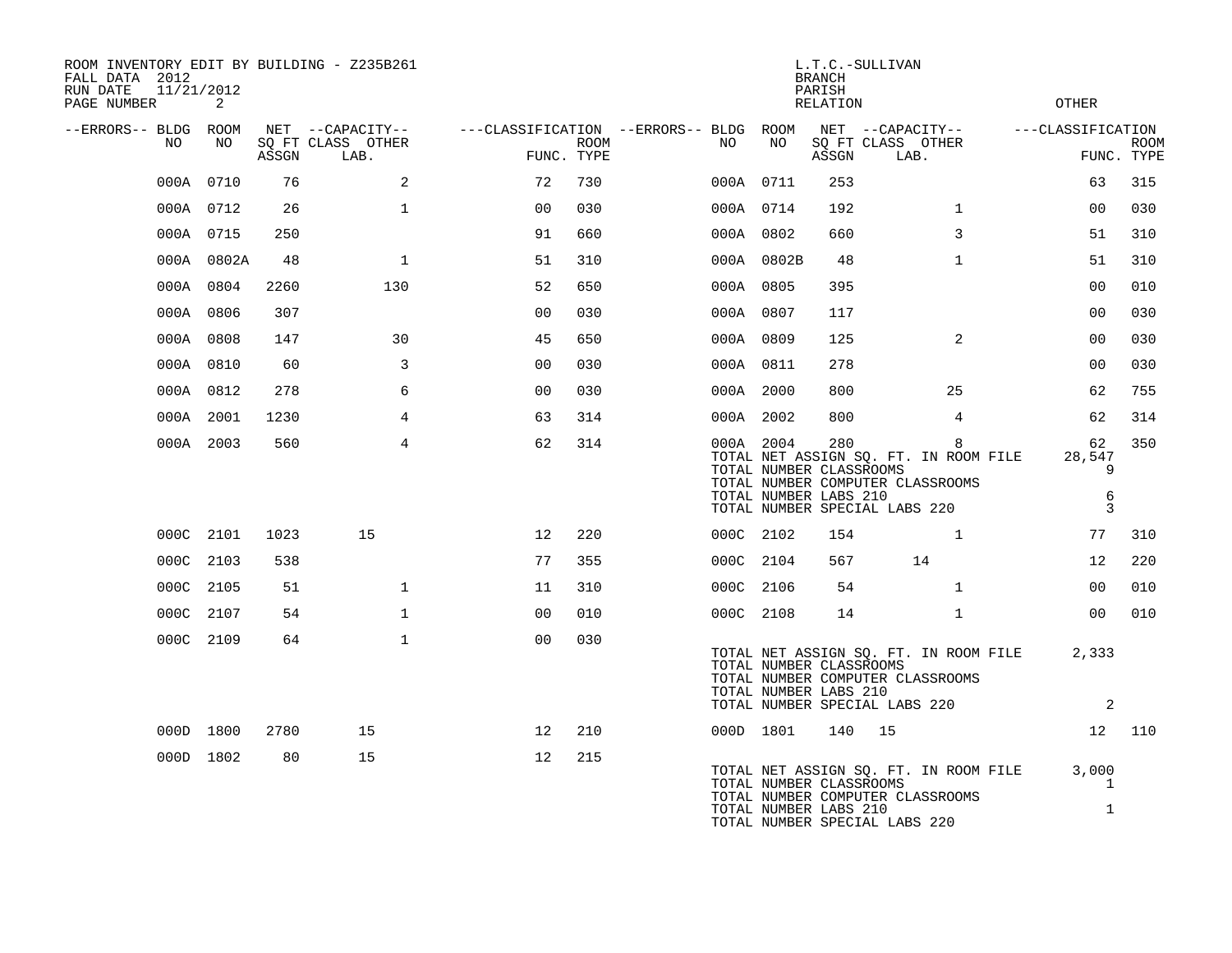| FALL DATA 2012<br>RUN DATE<br>PAGE NUMBER |    | 11/21/2012<br>3 |       | ROOM INVENTORY EDIT BY BUILDING - Z235B261 |                                                                                                                                                                       | <b>OTHER</b> |  |           |                                                                                          |         |                                                                           |                                                             |            |
|-------------------------------------------|----|-----------------|-------|--------------------------------------------|-----------------------------------------------------------------------------------------------------------------------------------------------------------------------|--------------|--|-----------|------------------------------------------------------------------------------------------|---------|---------------------------------------------------------------------------|-------------------------------------------------------------|------------|
| --ERRORS-- BLDG ROOM                      | NO | NO              | ASSGN | SO FT CLASS OTHER<br>LAB.                  | NET --CAPACITY-- -----CLASSIFICATION --ERRORS-- BLDG ROOM NET --CAPACITY-- ------CLASSIFICATION<br>SO FT CLASS OTHER THE ROOM NO NO SO FT CLASS OTHER THE THE ROOM NU | FUNC. TYPE   |  |           | ASSGN                                                                                    |         | LAB.                                                                      |                                                             | FUNC. TYPE |
|                                           |    | 000E 1600       | 2306  | 20                                         | 12                                                                                                                                                                    | 210          |  | 000E 1803 | 160                                                                                      |         | $\sim$ 3                                                                  | 12 310                                                      |            |
|                                           |    | 000E 1804       |       | 240 12                                     | 63                                                                                                                                                                    | 110          |  |           | TOTAL NUMBER CLASSROOMS<br>TOTAL NUMBER LABS 210<br>TOTAL NUMBER SPECIAL LABS 220        |         | TOTAL NET ASSIGN SQ. FT. IN ROOM FILE<br>TOTAL NUMBER COMPUTER CLASSROOMS | 2,706<br>1<br>$\mathbf{1}$                                  |            |
|                                           |    | 000F 1900       | 1080  | 15                                         | 12                                                                                                                                                                    | 210          |  | 000F 1901 | 160                                                                                      |         | 15                                                                        |                                                             | 12 310     |
|                                           |    | 000F 1902       | 160   |                                            | 12                                                                                                                                                                    | 215          |  |           | TOTAL NUMBER CLASSROOMS<br>TOTAL NUMBER LABS 210<br>TOTAL NUMBER SPECIAL LABS 220        |         | TOTAL NUMBER COMPUTER CLASSROOMS                                          | TOTAL NET ASSIGN SQ. FT. IN ROOM FILE 1,400<br>$\mathbf{1}$ |            |
|                                           |    | 000G 1001 3800  |       |                                            | 81                                                                                                                                                                    | 585          |  |           | TOTAL NUMBER CLASSROOMS<br>TOTAL NUMBER LABS 210<br>TOTAL NUMBER SPECIAL LABS 220        |         | TOTAL NET ASSIGN SQ. FT. IN ROOM FILE<br>TOTAL NUMBER COMPUTER CLASSROOMS | 3,800                                                       |            |
|                                           |    | 000H 1700       | 680   |                                            | 72                                                                                                                                                                    | 730          |  | 000H 1701 | 160<br>TOTAL NUMBER CLASSROOMS<br>TOTAL NUMBER LABS 210<br>TOTAL NUMBER SPECIAL LABS 220 |         | TOTAL NET ASSIGN SQ. FT. IN ROOM FILE<br>TOTAL NUMBER COMPUTER CLASSROOMS | 840                                                         | 72 730     |
|                                           |    | 000I 1702       | 320   |                                            | 12 <sub>2</sub>                                                                                                                                                       | 215          |  |           | TOTAL NUMBER CLASSROOMS<br>TOTAL NUMBER LABS 210<br>TOTAL NUMBER SPECIAL LABS 220        |         | TOTAL NET ASSIGN SQ. FT. IN ROOM FILE<br>TOTAL NUMBER COMPUTER CLASSROOMS | 320                                                         |            |
|                                           |    | 000J 1703 1440  |       |                                            | 72                                                                                                                                                                    | 730          |  |           | TOTAL NUMBER CLASSROOMS<br>TOTAL NUMBER LABS 210<br>TOTAL NUMBER SPECIAL LABS 220        |         | TOTAL NET ASSIGN SQ. FT. IN ROOM FILE<br>TOTAL NUMBER COMPUTER CLASSROOMS | 1,440                                                       |            |
|                                           |    | 000K 0714       | 192   | 2                                          | 71                                                                                                                                                                    | 310          |  | 000K 0715 |                                                                                          | 250 000 | 2                                                                         | 46                                                          | 314        |
|                                           |    | 000K 0716       | 60    | $7\overline{ }$                            | 0 <sup>0</sup>                                                                                                                                                        | 010          |  |           |                                                                                          |         | TOTAL NET ASSIGN SQ. FT. IN ROOM FILE                                     | 442                                                         |            |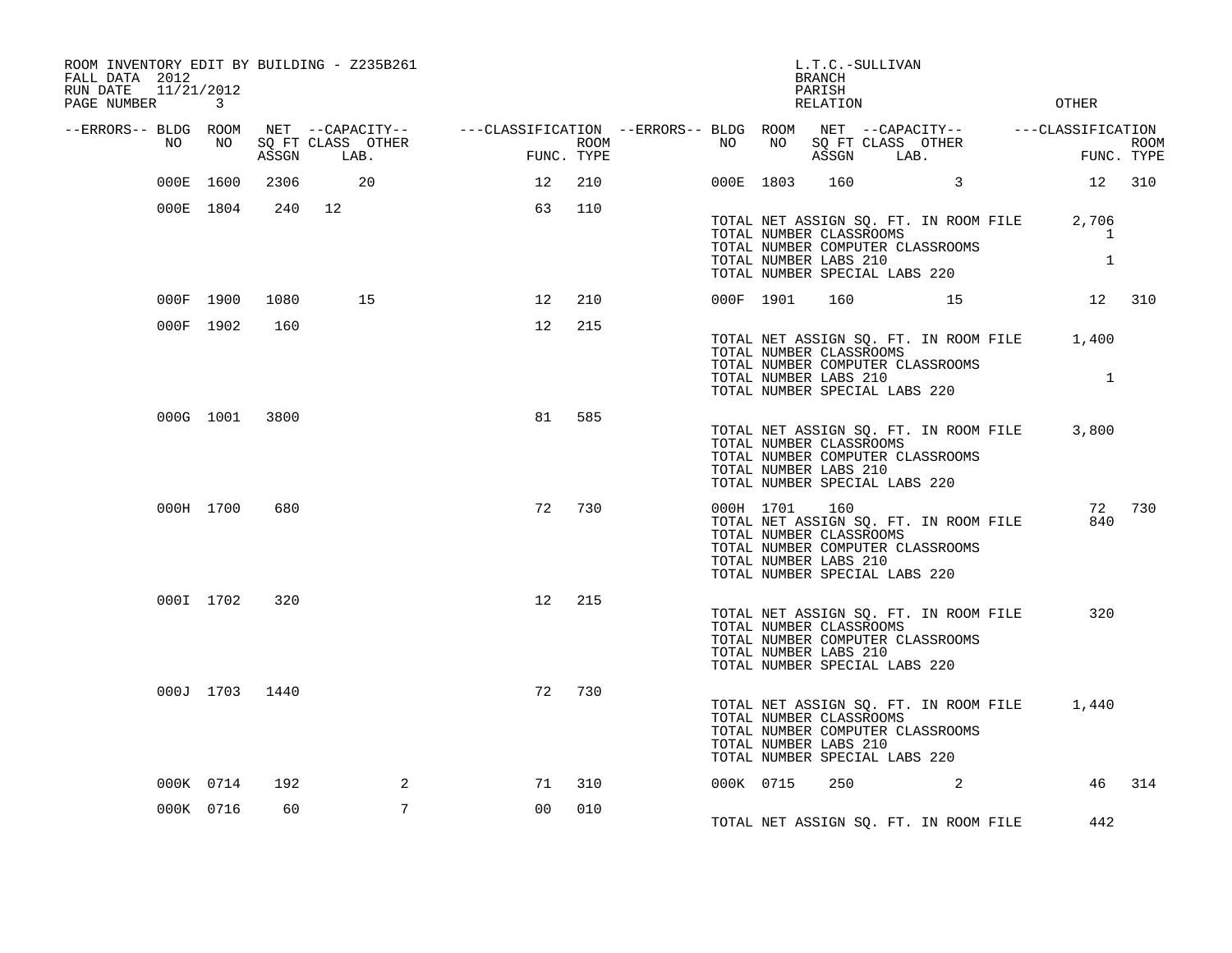| FALL DATA 2012<br>RUN DATE<br>PAGE NUMBER |    | 11/21/2012<br>4 |       | ROOM INVENTORY EDIT BY BUILDING - Z235B261    |                |                    |                                                               |                                                               | <b>BRANCH</b><br>PARISH<br><b>RELATION</b> | L.T.C.-SULLIVAN                                                                                            |              | OTHER                  |                           |
|-------------------------------------------|----|-----------------|-------|-----------------------------------------------|----------------|--------------------|---------------------------------------------------------------|---------------------------------------------------------------|--------------------------------------------|------------------------------------------------------------------------------------------------------------|--------------|------------------------|---------------------------|
| --ERRORS-- BLDG ROOM                      | NO | NO.             | ASSGN | NET --CAPACITY--<br>SQ FT CLASS OTHER<br>LAB. |                | ROOM<br>FUNC. TYPE | ---CLASSIFICATION --ERRORS-- BLDG ROOM NET --CAPACITY--<br>NO | NO<br>TOTAL NUMBER CLASSROOMS<br>TOTAL NUMBER LABS 210        | ASSGN                                      | SQ FT CLASS OTHER<br>LAB.<br>TOTAL NUMBER COMPUTER CLASSROOMS<br>TOTAL NUMBER SPECIAL LABS 220             |              | ---CLASSIFICATION      | <b>ROOM</b><br>FUNC. TYPE |
|                                           |    | 000M 0901       | 2127  | 15                                            | 12             | 210                |                                                               | 000M 0901A                                                    | 330                                        | 10                                                                                                         |              | 12                     | 110                       |
|                                           |    | 000M 0903       | 110   |                                               | 72             | 730                |                                                               | 000M 0904                                                     | 168                                        |                                                                                                            | $\mathbf{1}$ | 11                     | 310                       |
|                                           |    | 000M 0905       | 110   |                                               | 12             | 215                |                                                               | 000M 0906                                                     | 530                                        | 15                                                                                                         |              | 12                     | 110                       |
|                                           |    | 000M 1001       | 2457  | 20                                            | 12             | 210                |                                                               | 000M 1002                                                     | 153                                        |                                                                                                            |              | 12                     | 215                       |
|                                           |    | 000M 1003       | 154   |                                               | 12             | 215                |                                                               | 000M 1004                                                     | 88                                         |                                                                                                            |              | 12                     | 215                       |
|                                           |    | 000M 1006       | 530   | 15                                            | 12             | 110                |                                                               | 000M 1101                                                     | 2348                                       | 15                                                                                                         |              | 12                     | 210                       |
|                                           |    | 000M 1102       | 105   |                                               | 12             | 215                |                                                               | 000M 1103                                                     | 196                                        |                                                                                                            | $\mathbf{1}$ | 11                     | 310                       |
|                                           |    | 000M 1105       | 58    |                                               | 12             | 215                |                                                               | 000M 1106                                                     | 109                                        |                                                                                                            |              | 12                     | 215                       |
|                                           |    | 000M 1107       | 529   | 15                                            | 12             | 110                |                                                               | 000M 1201                                                     | 2457                                       | 15                                                                                                         |              | 12                     | 210                       |
|                                           |    | 000M 1201A      | 760   |                                               | 12             | 215                |                                                               | 000M 1203                                                     | 105                                        |                                                                                                            |              | 12                     | 215                       |
|                                           |    | 000M 1204       | 161   |                                               | 12             | 215                |                                                               | 000M 1205                                                     | 105                                        |                                                                                                            |              | 12                     | 215                       |
|                                           |    | 000M 1206       | 529   | 16                                            | 12             | 110                |                                                               | 000M 1301                                                     | 2828                                       | 15                                                                                                         |              | 12                     | 210                       |
|                                           |    | 000M 1303       | 65    |                                               | 12             | 215                |                                                               | 000M 1304                                                     | 408                                        | 10                                                                                                         |              | 12                     | 240                       |
| 9                                         |    | 000M 1305       | 529   | 10                                            | 12             | 110                |                                                               | 000M 1402                                                     | 62                                         |                                                                                                            |              | 00                     | 030                       |
|                                           |    | 000M 1403       | 50    |                                               | 0 <sub>0</sub> | 010                |                                                               | 000M 1406                                                     | 231                                        |                                                                                                            | 6            | 0 <sub>0</sub>         | 030                       |
|                                           |    | 000M 1411       | 60    |                                               | 72             | 730                |                                                               | 000M 1413                                                     | 117                                        |                                                                                                            | 3            | 11                     | 310                       |
|                                           |    | 000M 1414       | 479   | $\mathbf{1}$                                  | 11             | 310                |                                                               | 000M 1415                                                     | 31                                         |                                                                                                            |              | 12                     | 215                       |
|                                           |    | 000M 1416       | 15    |                                               | 0 <sub>0</sub> | 030                |                                                               | 000M 1501<br>TOTAL NUMBER CLASSROOMS<br>TOTAL NUMBER LABS 210 | 80                                         | TOTAL NET ASSIGN SQ. FT. IN ROOM FILE<br>TOTAL NUMBER COMPUTER CLASSROOMS<br>TOTAL NUMBER SPECIAL LABS 220 |              | 12<br>18,816<br>6<br>5 | 215                       |